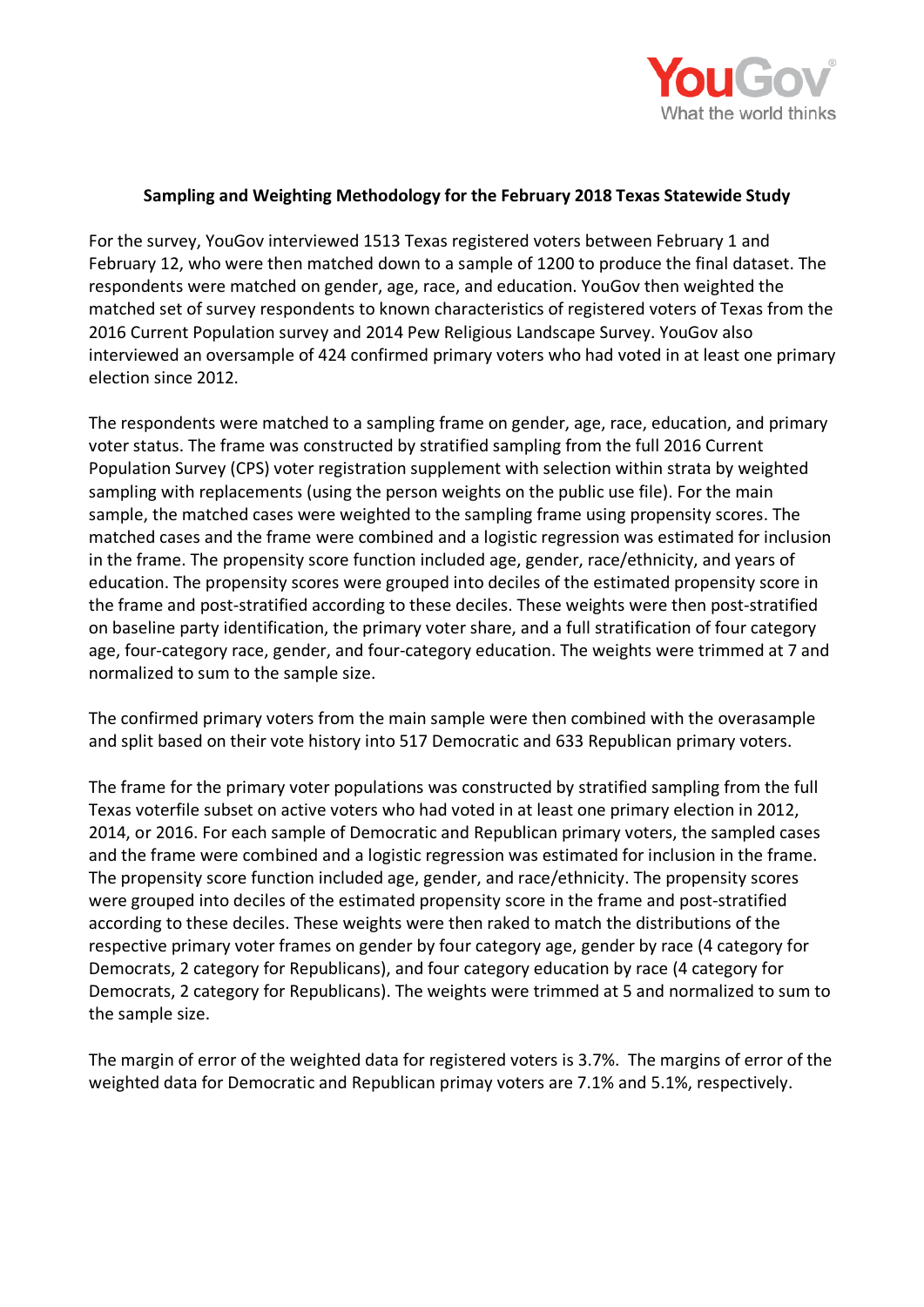

## **Survey Panel Data**

The YouGov panel, a proprietary opt-in survey panel, is comprised of 1.2 million U.S. residents who have agreed to participate in YouGov Web surveys. At any given time, YouGov maintains a minimum of five recruitment campaigns based on salient current events.

Panel members are recruited by a number of methods and on a variety of topics to help ensure diversity in the panel population. Recruiting methods include Web advertising campaigns (public surveys), permission-based email campaigns, partner sponsored solicitations, telephone-to-Web recruitment (RDD based sampling), and mail-to-Web recruitment (Voter Registration Based Sampling).

The primary method of recruitment for the YouGov Panel is Web advertising campaigns that appear based on keyword searches. In practice, a search in Google may prompt an active YouGov advertisement soliciting opinion on the search topic. At the conclusion of the short survey respondents are invited to join the YouGov panel in order to receive and participate in additional surveys. After a double opt-in procedure, where respondents must confirm their consent by responding to an email, the database checks to ensure the newly recruited panelist is in fact new and that the address information provided is valid.

Additionally, YouGov augments their panel with difficult to recruit respondents by soliciting panelists in telephone and mail surveys. For example, in 2006 and 2010, YouGov completed telephone interviews using RDD sampling and invited respondents to join the online panel. Respondents provided a working email where they could confirm their consent and request to receive online survey invitations. YouGov also employed registration based sampling, inviting respondents to complete a pre-election survey online. At the conclusion of that survey, respondents were invited to become YouGov members and receive additional survey invitations at their email address.

The YouGov panel currently has over 20,000 active panelists who are residents of Texas. These panelists cover a wide range of demographic characteristics.

## **Sampling and Sample Matching**

Sample matching is a methodology for selection of "representative" samples from non-randomly selected pools of respondents. It is ideally suited for Web access panels, but could also be used for other types of surveys, such as phone surveys. Sample matching starts with an enumeration of the target population. For general population studies, the target population is all adults, and can be enumerated through the use of the decennial Census or a high-quality survey, such as the American Community Survey. In other contexts, this is known as the sampling frame, though, unlike conventional sampling, the sample is not drawn from the frame. Traditional sampling, then, selects individuals from the sampling frame at random for participation in the study. This may not be feasible or economical as the contact information, especially email addresses, is not available for all individuals in the frame and refusals to participate increase the costs of sampling in this way.